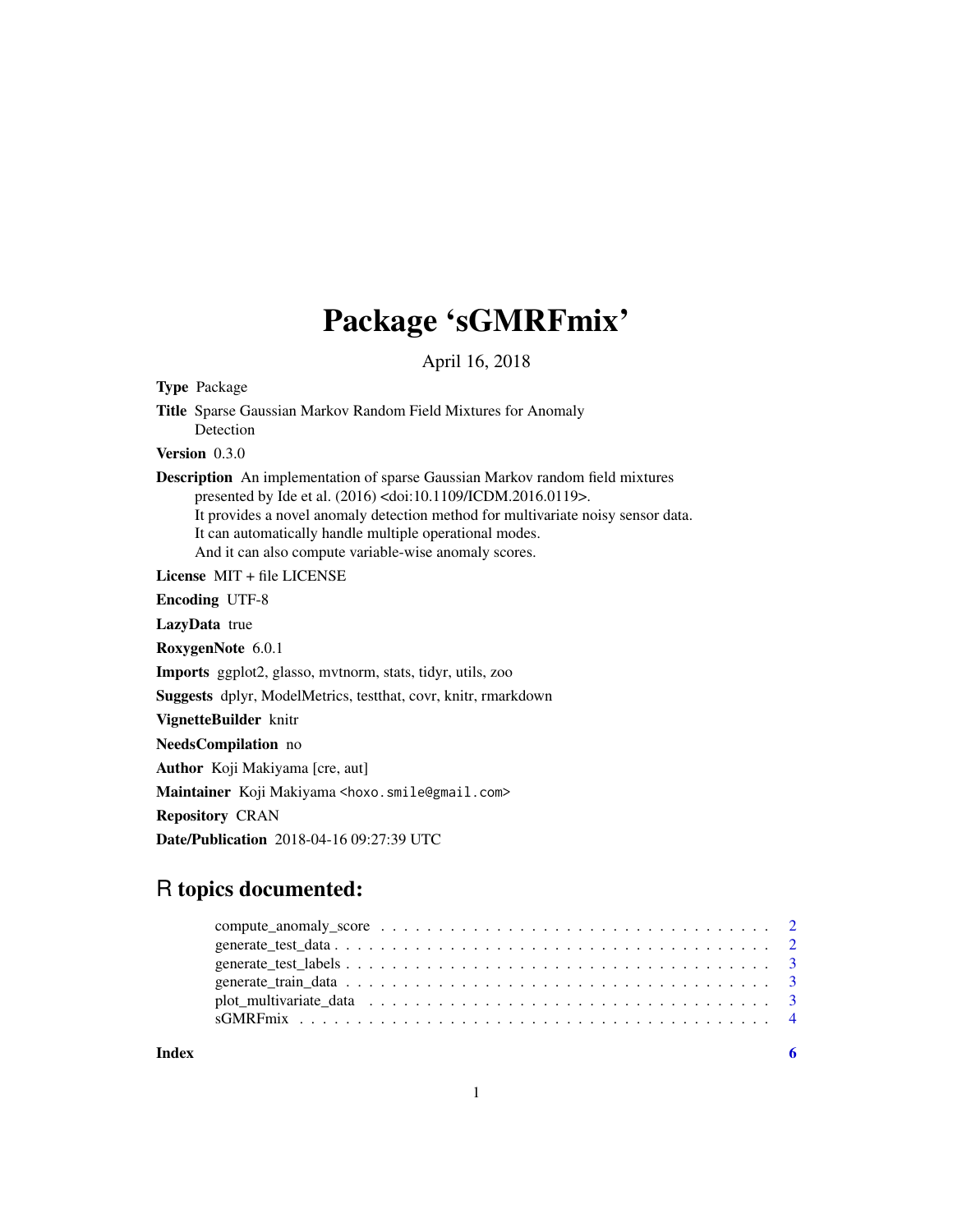<span id="page-1-0"></span>compute\_anomaly\_score *Compute anomaly scores*

#### Description

Compute anomaly scores

### Usage

```
compute\_anomaly\_score(obj, x, window\_size = 1L, ...)
```
#### Arguments

| obi         | object                                |
|-------------|---------------------------------------|
| X           | data. frame to compute anomaly scores |
| window_size | integer.                              |
|             | additional arguments                  |

#### Value

matrix of anomaly scores

#### Examples

```
library(sGMRFmix)
```

```
set.seed(314)
train_data <- generate_train_data()
fit <- sGMRFmix(train_data, K = 7, rho = 10)
test_data <- generate_test_data()
```

```
compute_anomaly_score(fit, test_data)
```
generate\_test\_data *Generate test data*

#### Description

Generate test data

#### Usage

generate\_test\_data()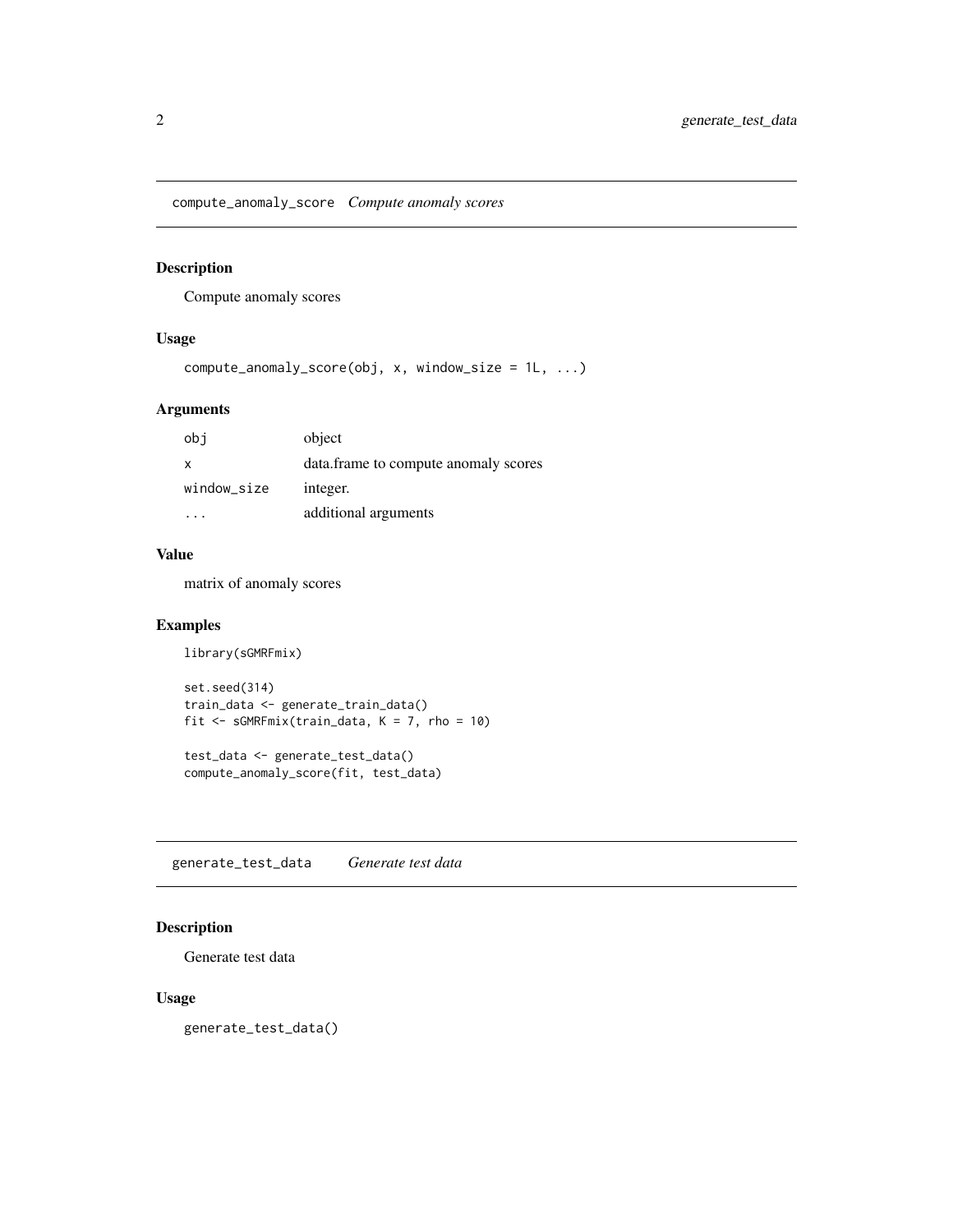<span id="page-2-0"></span>generate\_test\_labels *Generate test labels*

#### Description

Generate test labels

## Usage

generate\_test\_labels()

generate\_train\_data *Generate train data*

#### Description

Generate train data

# Usage

generate\_train\_data()

plot\_multivariate\_data

*Plot multivariate data*

## Description

Plot multivariate data

#### Usage

```
plot_multivariate_data(df, label = NULL, order_by = index(df),
 guide_title = NULL, fix_scale = FALSE, point_size = 1L)
```
#### Arguments

| df          | data.frame of multivariate data                                                  |
|-------------|----------------------------------------------------------------------------------|
| label       | data.frame of label for each variables. Or vector of label for each observation. |
| order_bv    | vector. An x-axis of plots.                                                      |
| guide_title | character.                                                                       |
| fix_scale   | logical.                                                                         |
| point_size  | integer. Point size.                                                             |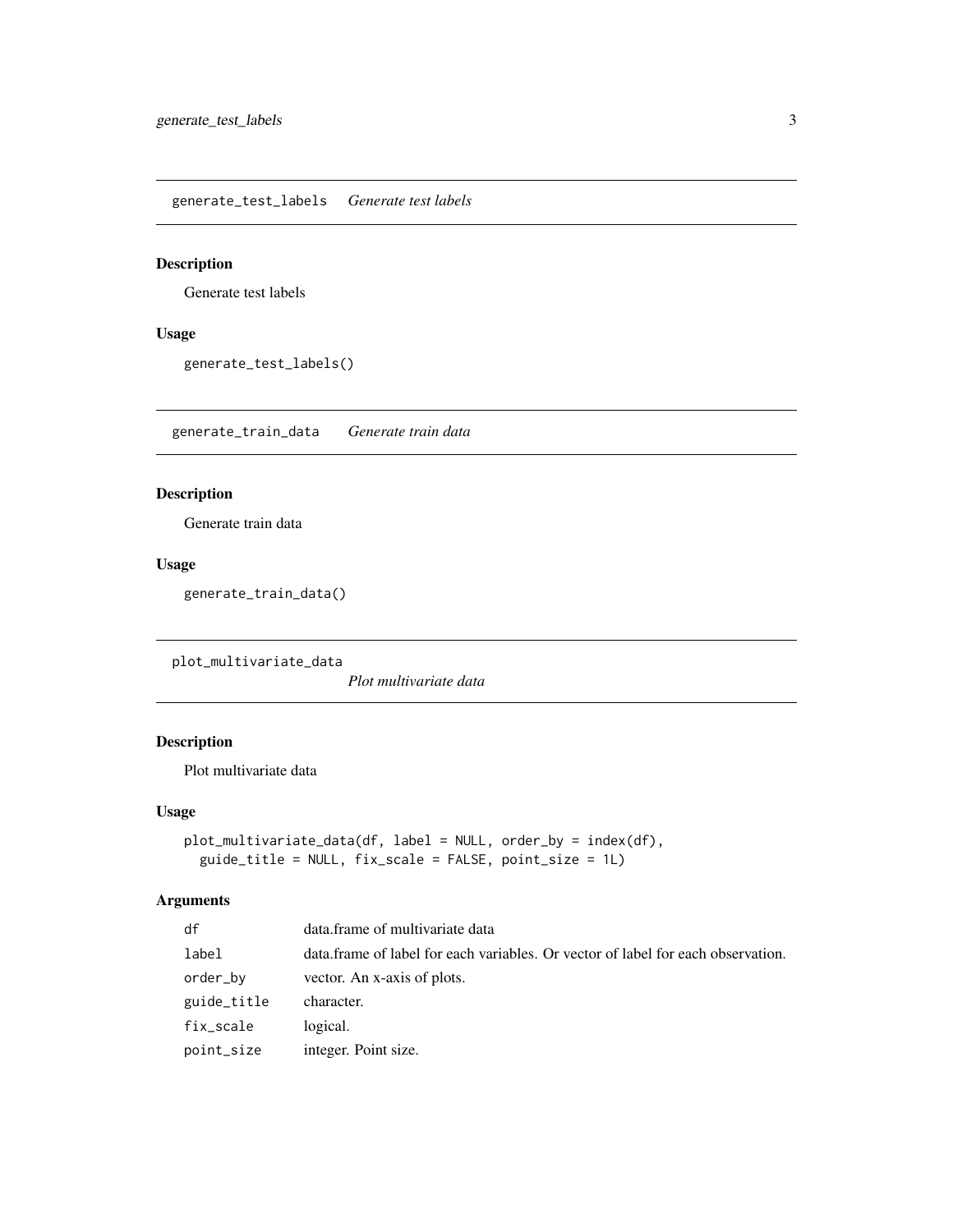#### Value

ggplot2 object

#### Examples

```
library(sGMRFmix)
```

```
test_data <- generate_test_data()
test_label <- generate_test_labels()
```

```
plot_multivariate_data(test_data)
plot_multivariate_data(test_data, test_label)
```

```
sGMRFmix Sparse Gaussian Markov Random Field Mixtures
```
#### Description

Sparse Gaussian Markov Random Field Mixtures

#### Usage

```
sGMRFmix(x, K, rho, kmeans = FALSE, m0 = rep(0, M), lambda0 = 1,alpha = NULL, pi_{\text{th}}reshold = 1/K/100, max_iter = 500, tol = 0.1,
 verbose = TRUE)
```
#### Arguments

| X            | data.frame. A training data.                                                                                                                                                                           |
|--------------|--------------------------------------------------------------------------------------------------------------------------------------------------------------------------------------------------------|
| К            | integer. Number of mixture components. Set a large enough number because<br>the algorithm identifies major dependency patterns from the data via the sparse<br>mixture model.                          |
| rho          | double. Constant that multiplies the penalty term. An optimal value should be<br>determined together with the threshold on the anomaly score, so the performance<br>of anomaly detection is maximized. |
| kmeans       | logical. If TRUE, initialize parameters with k-means method. You should set<br>TRUE for non-time series data. Default FALSE.                                                                           |
| m0           | a numeric vector. Location parameter of Gauss-Laplace prior. Keep default if<br>no prior information is available. Default 0.                                                                          |
| lambda0      | double. Coefficient for scale parameter of Gauss-Laplace prior. Keep default if<br>no prior information is available. Default 1.                                                                       |
| alpha        | double. Concentration parameter of Dirichlet prior. Keep default if no prior<br>information is available. Default 1.                                                                                   |
| pi_threshold | double. Threshold to decide a number of states. If $pi < pi$ threshold, the states<br>are rejected in the sense of sparse estimation.                                                                  |

<span id="page-3-0"></span>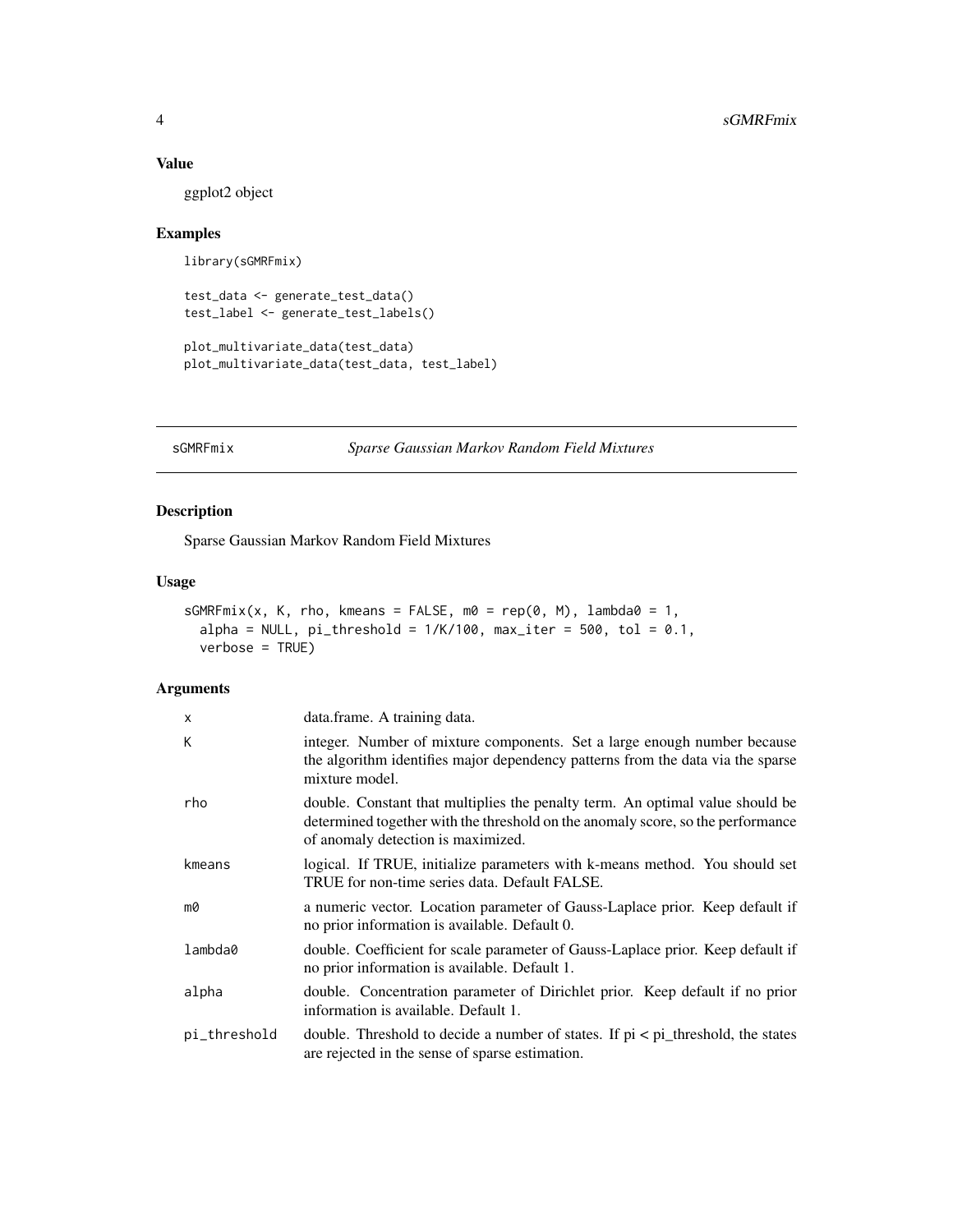# sGMRFmix 5

| max iter | integer. Maximum number of iterations.        |
|----------|-----------------------------------------------|
| tol      | double. The tolerance to declare convergence. |
| verbose  | logical.                                      |

# Value

sGMRFmix object

# Examples

library(sGMRFmix)

```
set.seed(314)
train_data <- generate_train_data()
fit <- sGMRFmix(train_data, K = 7, rho = 10)
fit
```